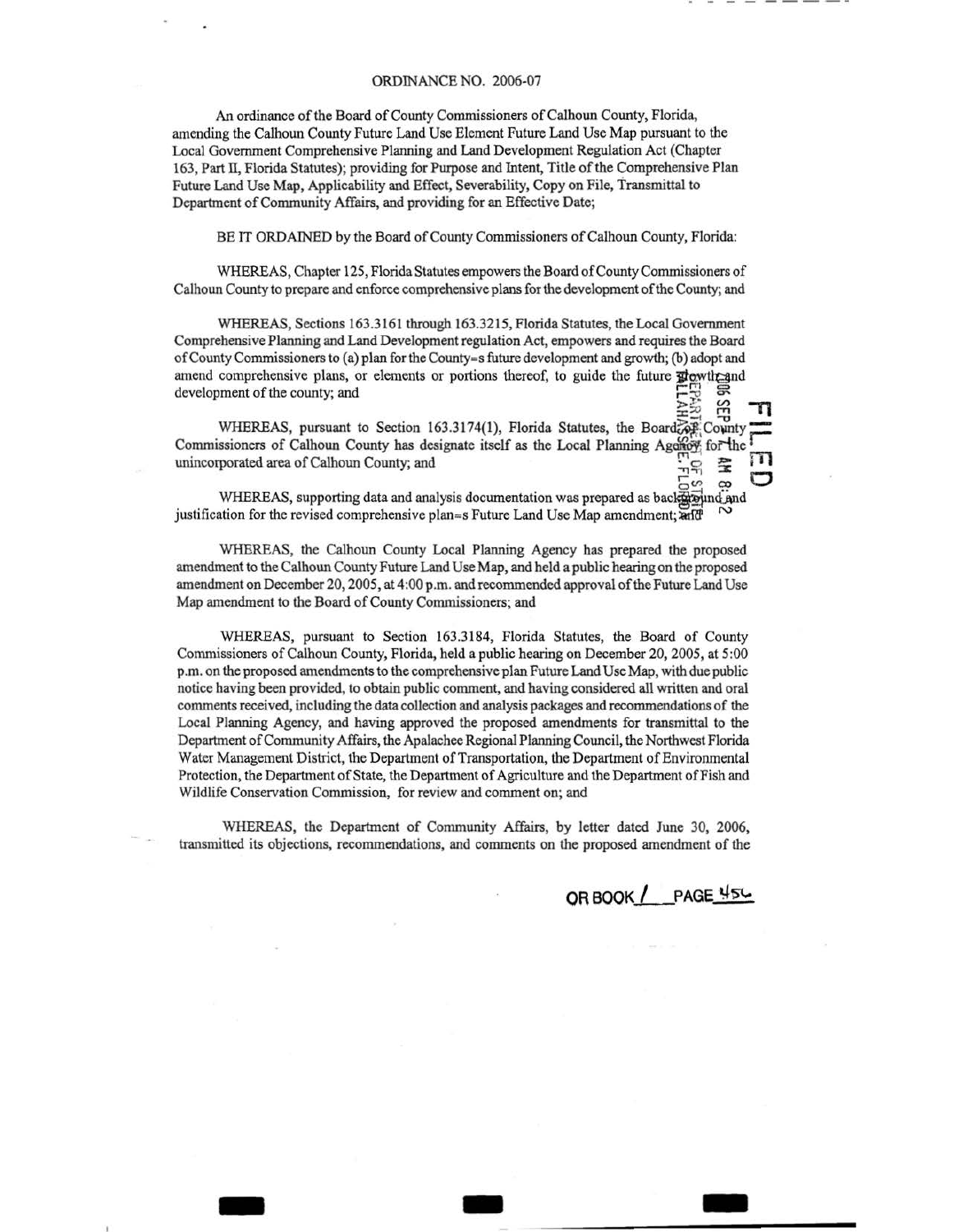Calhoun County Comprehensive Plan Future Land Use Map, stating that the Department had no objections to the amendment; and

-- - -

WHEREAS, pursuant to Section 163.3184, Florida Statutes, on August 15, 2006 at 4:00 p.m., the Board of County Commissioners of Calhoun County, Florida, acting as the Local Planning Agency, held a public hearing, with due public notice having been provided, on the adoption of Comprehensive Plan Future Land Use Map amendment; and

WHEREAS, pursuant to Section 163.3184, Florida Statutes, the Board of County Commissioners of Calhoun County, Florida, held a public hearing on August 15, 2006, at 5:00 p.m. on the adoption of an ordinance for the amendments to the comprehensive plan Future Land Use Map, with due public notice having been provided, to obtain public comment, and having considered all written and oral comments received, including the data collection and analysis packages and recommendations of the Local Planning Agency and of the Department of Community Affairs Objections, Recommendations and Comments Report (ORC), and having adopted and approved the proposed amendments for transmittal to the Department of Community Affairs, the Apalachee Regional Planning Council, the Northwest Florida Water Management District, the Department of Transportation, the Department of Environmental Protection, the Department of State, the Department of Agriculture and the Department ofFish and Wildlife Conservation Commission, for review and comment on; and

WHEREAS, in exercise of its authority the Board of County Commissioners of Calhoun County, Florida, has determined it necessary and desirable to adopt the Future Land Use Map to encourage the most appropriate use ofland, water and resources, consistent with the public interest; and deal effectively with future issues that may result from the use and development of land within Calhoun County.

NOW, THEREFORE, BE IT ORDAINED by the Board of County Commissioners of Calhoun County, Florida, as follows:

Section 1. Purpose and Intent.

·- -· ·-----------------

This Ordinance is enacted to carry out the purpose and intent of, and exercise the authority set out in, the Local Government Comprehensive Planning and Land Development Regulation Act, Sections 163.3161 through 163.3215, Florida Statutes, and Chapter 125, Florida Statutes, as amended;

Section 2. Title of Comprehensive Plan Future Land Use Map.

The revised version of the Future Land Use Map of the Comprehensive Plan for Calhoun County, Florida, shall be entitled A The 2000-2010 Calhoun County Future Land Use Map as adopted 05-15-2001, amended 12-17-2002 and 8-15-2006.®

Section 3. . Calhoun County Future Land Use Map Amendment.

The Future Land Use Map of the Calhoun County Comprehensive Plan is hereby amended to include the Map attached and incorporated herein. The amendment changes approximately 140 acres located on Highway 73, approximately  $\frac{1}{2}$  mile South of the intersection of Highway 20 and 73, in

**OR BOOK / \_PAGE 457\_**